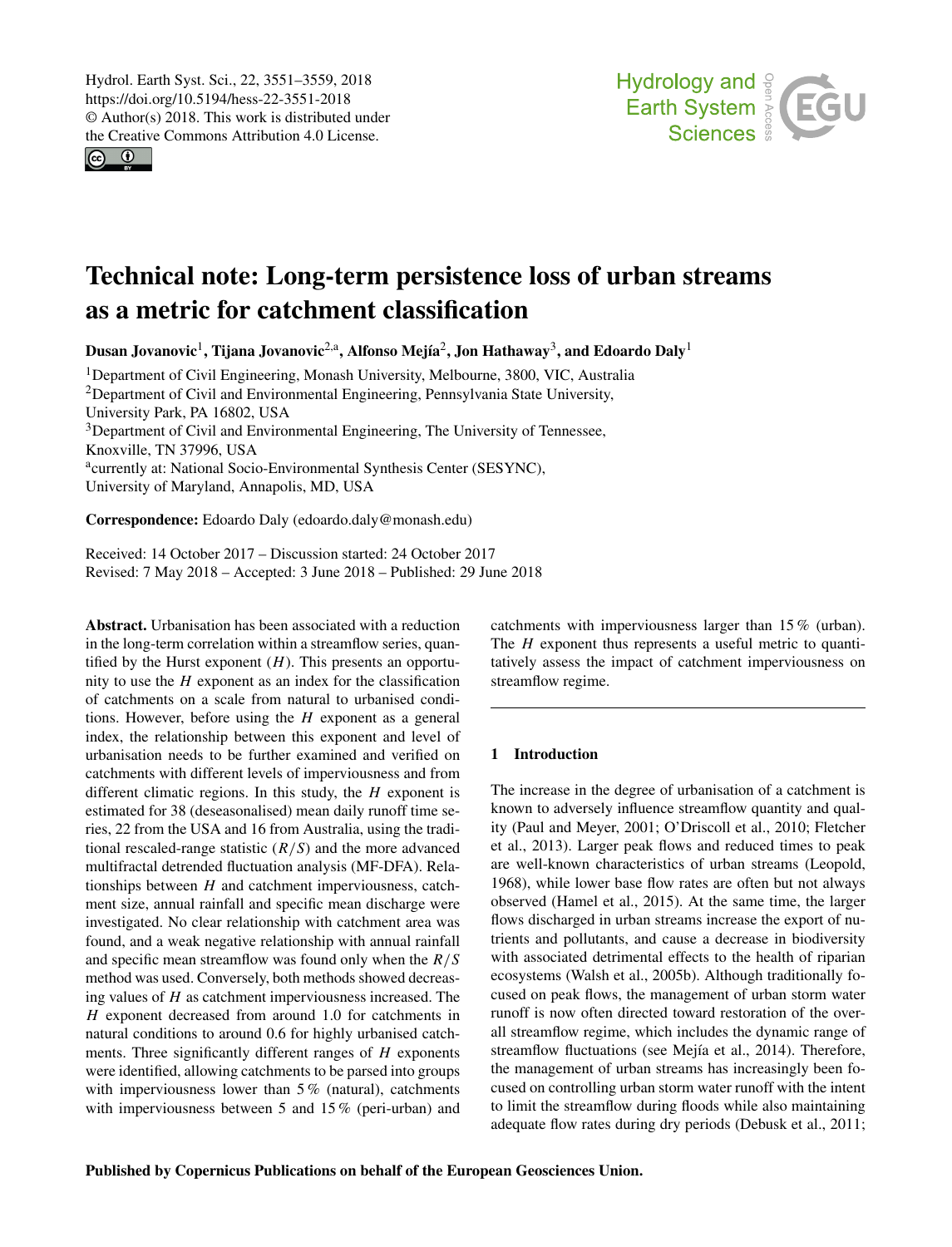Burns et al., 2012). This management strategy is often linked to the natural flow paradigm (Poff, 1997), which advocates the maintenance of streams as close as possible to their natural regime.

Accordingly, streams affected by urbanisation should be managed to achieve streamflow regimes similar to predevelopment conditions. It is thus important to quantify the effect of urbanisation on streamflow and systematically classify urban catchments according to their level of development (e.g. McDonnell and Woods, 2004; Wagener et al., 2007; Sivakumar and Singh, 2012). A number of indexes are available for assessing the changes in hydrological regimes of rivers and streams (Olden and Poff, 2003; Poff et al., 2010); however, only a subgroup has been tested for application to a specific flow component (base flow) in urbanised catchments (Hamel et al., 2015). These indexes are often grouped depending on the information they give about certain flow characteristics, such as magnitude, frequency and duration. The selection of appropriate metrics that are applicable to different locations and climatic conditions is still an unresolved issue, with statistical methods often employed to avoid the use of metrics which provide redundant information on the streamflow regime (e.g. Olden and Poff, 2003; Poff et al., 2010; Hamel et al., 2015). Despite these efforts, it is still difficult to define a single streamflow metric that can summarise where a catchment lies across the spectrum of conditions from natural to fully urbanised.

Because urbanisation facilitates the rapid delivery of precipitation to streams due to impervious areas and the direct connection between land and stream via drainage systems (Hamel et al., 2013; Epps and Hathaway, 2018), the resulting flashier hydrographs and the lower base flow rates in urban areas have been associated with a possible reduction in longterm correlation (Jovanovic et al., 2016; Kim et al., 2016). A measure of long-term correlation is represented by the Hurst exponent (e.g. Beran, 1994), which has been largely used to characterise streamflow time series (Hurst, 1951; Mandelbrot and Wallis, 1969; Montanari et al., 1997; Koutsoyiannis, 2002; Szolgayova et al., 2014; Jovanovic et al., 2016; Ausloos et al., 2017). The Hurst exponent tends to 0.5 when an aggregated signal converges to white noise, while values larger than 0.5, as commonly found for streamflow series, are associated with persistent processes (e.g. Serinaldi, 2010). Because urbanisation, with the quicker delivery of storm water runoff to streams, is likely to break the long-term correlation often found in rural and natural streams, one would expect the Hurst exponent of urban streams to be closer to 0.5 when compared to rural and natural streams. Following this hypothesis, Jovanovic et al. (2016) and Kim et al. (2016) reported a decrease in values of the Hurst exponent with an increase in catchment imperviousness. Thus, although not listed in the large number of metrics often used to classify streams, the Hurst exponent has the potential to quantify the impact of urbanisation on stream hydrology. However, there is a need to further examine the relationship between the Hurst exponent and the level of urbanisation of a catchment by (1) including more catchments into the analysis in order to better estimate the relationship, and (2) including catchments from different geographic and climatic regions to explore whether the observed relationship is site-independent. The assumption that catchments with lower degrees of urbanisation present long-term persistence also needs to be validated across a spectrum of catchments.

The aim of this study is to investigate the utility of the Hurst exponent to estimate the impacts of urbanisation on stream hydrology, thereby providing a general index for the classification of different levels of catchment urbanisation.

# 2 Methods

# 2.1 Estimation of long-term dependence within a daily streamflow time series

Two methods were applied to estimate the Hurst exponent, H. The first method is the oldest and well-known rescaled range statistic  $(R/S)$  (Hurst, 1951) as proposed by Mandelbrot and Wallis (1969). Although this method has limitations compared to other more sophisticated estimations of scaling indexes (Montanari et al., 1997; Szolgayova et al., 2014), it is rather simple and thus popular to detect long-term persistence by way of estimating  $H$ . The second method is multifractal detrended fluctuation analysis (MF-DFA) (Kantelhardt et al., 2002).

For both methods, the analysis starts by creating from the original series of length L the fluctuation series,  $\phi_i$  (j =  $1, \ldots, L$ , which does not have seasonal cycles. Seasonal cycles are approximately removed from the original series by subtracting the calendar day mean and dividing by the calendar day standard deviation (Kantelhardt et al., 2002; Szolgayova et al., 2014). The  $R/S$  and the MF-DFA are then applied to the series  $\phi_i$ .

The details of the  $R/S$  method can be found in Weron (2002) and Szolgayova et al. (2014). The time series  $\phi_j$  is divided into D subseries of length N. For each of the m subseries ( $m = 1, \ldots, D$ ), the following calculations are performed.

The mean  $E_m$  and standard deviation  $S_m$  of the subseries are calculated.

The subseries,  $\phi_{i,m}$ , is normalised by subtracting the sample mean to obtain

$$
X_{i,m} = \phi_{i,m} - E_m \tag{1}
$$

for  $i = 1, ..., N$ .

Cumulative time series are created as

$$
Y_{i,m} = \sum_{j=1}^{i} X_{j,m}
$$
 (2)

for  $i = 1, ..., N$ . The range is calculated as

$$
R_m = \max\left\{Y_{1,m}, \dots, Y_{n,m}\right\} - \min\left\{Y_{1,m}, \dots, Y_{n,m}\right\} \tag{3}
$$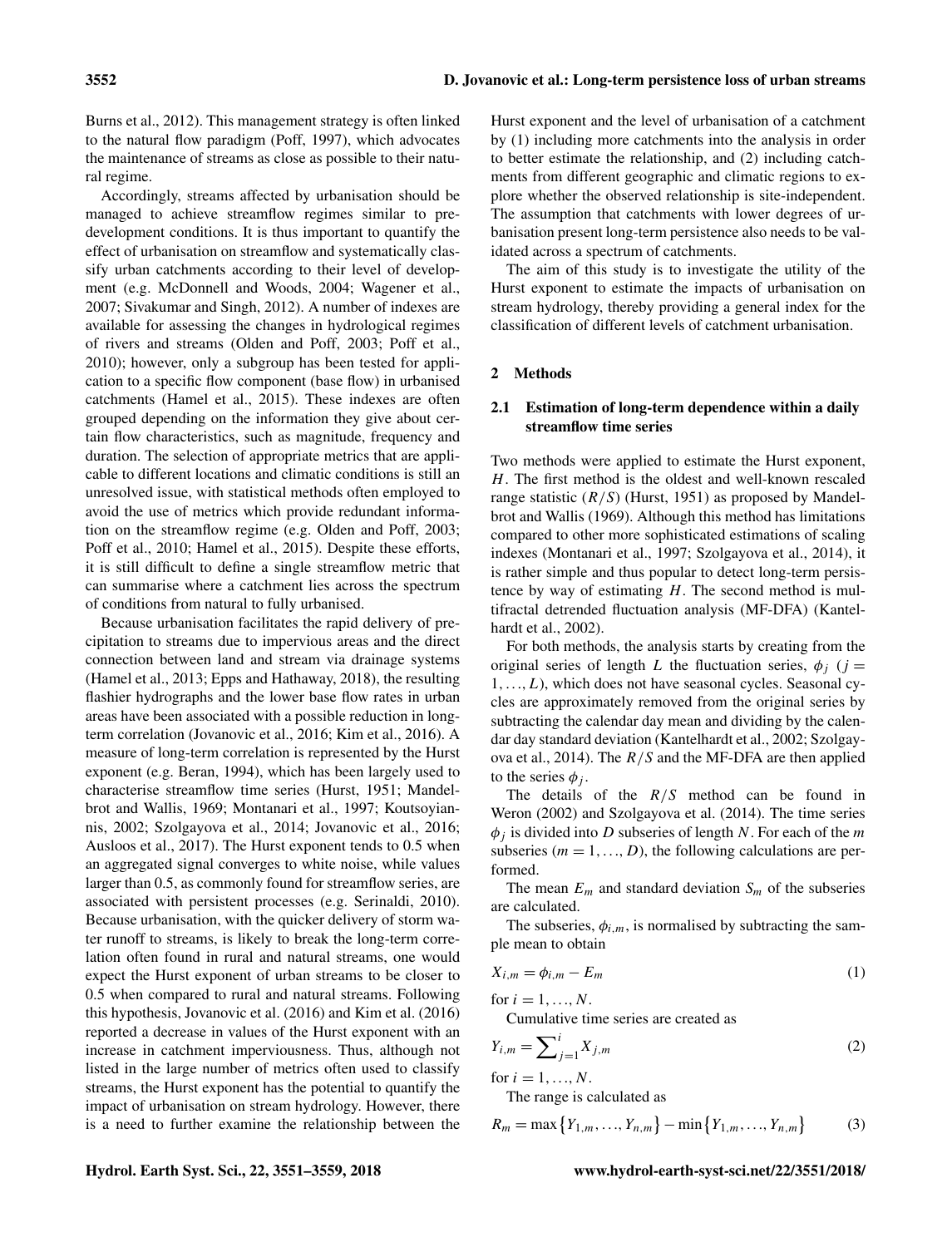#### D. Jovanovic et al.: Long-term persistence loss of urban streams 3553

and then rescaled as  $R_m/S_m$ .

Once these steps have been repeated for the  $m$  subseries with length N, the mean value of the rescaled range for all subseries of length  $N$  is calculated as

$$
(R/S)_N = \frac{1}{D} \sum_{m=1}^{D} R_m / S_m.
$$
 (4)

These operations are performed for different values of N. The minimum length of the subseries used in this study was 10 days, while the maximum length was 1/4 of the total length of the available time series. Since the  $R/S$  statistic asymptotically follows the relationship  $(R/S)<sub>N</sub> \sim cN<sup>H</sup>$ (Mandelbrot and Wallis, 1969), the value of  $H$  is estimated as the slope of the linear least squares regression

$$
\log (R/S)_N = \log c + H \log N. \tag{5}
$$

The details of the MF-DFA method can be found in, e.g., Jovanovic et al. (2016). The following calculations are performed on the time series  $\phi_i$ .

The so-called profile value at  $i$  of the fluctuation series is created as

$$
W(i) = \sum_{k=1}^{i} \phi_k.
$$
 (6)

The profile is segmented into non-overlapping intervals of duration s:

$$
N_s = \text{int}(N/s). \tag{7}
$$

Local trends from each  $N_s$  segment are removed by fitting a polynomial trend to each segment and removing it from the series. This permits the calculation of the fluctuation function for each segment as

$$
F^{2}(v,s) = \frac{1}{s} \sum_{i=1}^{s} \left[ W(v s + i) - p_{n,v}(i) \right]^{2},
$$
\n(8)

where v indexes the different segments  $v = 0, ..., N_s - 1$  and  $p_{n,v}(i)$  is the value at i of the polynomial fit of order n in segment v.

Since the record length  $N$  is unlikely a multiple of  $s$ , to avoid disregarding that portion of the record, the fluctuation function is also computed starting from the end of the record as

$$
F^{2}(v,s) = \frac{1}{s} \sum_{i=1}^{s} \left[ W(N - (v - N_{s} + 1) s + i) - p_{n,v}(i) \right]^{2}.
$$
 (9)

To find the overall qth order fluctuation for the timescale  $s$ , the fluctuations from each segment are averaged such that

$$
F_q(s) = \left\{ \frac{1}{2N_s} \sum_{i=0}^{2N_s - 1} [F^2(v, s)]^{q/2} \right\}^{1/q}.
$$

When the time series has a long-term power-law correlation, one expects that  $F_q(s) \sim s^{h(q)}$ , where  $h(q)$  is the generalised Hurst exponent (Kantelhardt et al., 2002). In the case  $q = 1, h(1)$  corresponds to the Hurst exponent from the  $R/S$ analysis (Kantelhardt et al., 2006). To obtain the scaling exponent  $h(q)$ ,  $F_q(s)$  is plotted as a function of s in log-log space and a line is fitted to the data using the least squares regression. In this study,  $q$  was 1 and the order of the polynomial fitting function was 5.

The values of H obtained for different streamflow series were then grouped according to the level of impervious cover (i.e. level of urbanisation of catchments) to select natural, peri-urban and urban catchments. A two sample  $t$  test and a Wilcoxon rank-sum test were applied to test the difference between the empirical distributions of the Hurst exponents for these three different groups of catchments.

Given the uncertainty in the estimation of  $H$ , especially when streamflow series are shorter than 20 years, the Pearson autocorrelation function of the series was calculated, and the autocorrelation coefficient at 1-day delay (i.e. lag-1 Pearson autocorrelation) was selected as a metric characterising the persistence of the series. The values of the lag-1 autocorrelation coefficient were then related to levels of catchment imperviousness as done for the H exponent.

#### 2.2 Data

A total of 38 time series of mean daily streamflows were used for this study, as detailed in Table 1. Of these, 22 streamflow gauging stations were located in the USA and 16 were in Australia. The US stations were located in the metropolitan areas of the cities of Baltimore, Philadelphia and Washington, DC, and the Australian stations were located in the metropolitan area of the city of Melbourne. The locations of these monitoring stations within the USA and Australia were visualised on maps in Jovanovic et al. (2016) and Hamel et al. (2015), respectively. The streamflow series were not affected by large structures, such as dams and reservoirs, and flow in most catchments was driven by climatic conditions and catchment characteristics. Large areas of some of the catchments in the USA are agricultural land; with the exception of Lang Lang River, which is partly used for agriculture, the catchments with no percentage of impervious areas in Australia are completely forested. The mean annual rainfall for US catchments ranged from around 1000 to 1250 mm. The mean annual rainfall for the Australian catchments located close to the city is about 700 mm (Melbourne water station 229636A for the period 1978–2016), while some of the outlaying catchments with low to no imperviousness receive up to about 1100 mm (Melbourne water station 229111A for the period 1990–2016). The air temperature range for US catchments is from  $-20$  to 41 °C with an average of 13 °C, while the air temperature for Australian catchments ranges from  $-3$  to 47 °C with an average of 15 °C. According to the Koppen–Geiger classification, the climate of the US and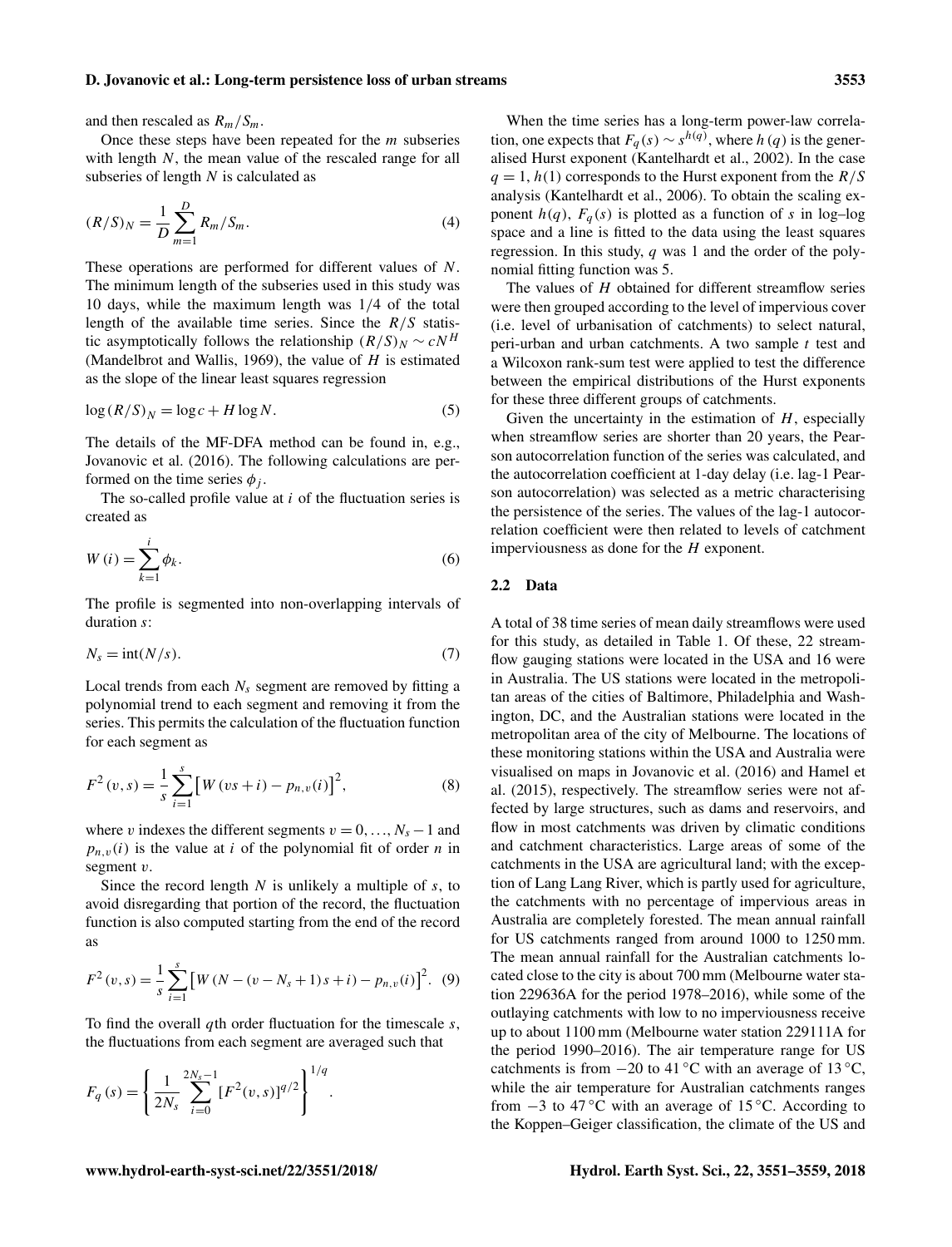| No.            | Name                                            | Gauge ID | Location   | From-to           | Total missing            | Impervious   | Catchment |
|----------------|-------------------------------------------------|----------|------------|-------------------|--------------------------|--------------|-----------|
|                |                                                 |          |            | (number of years) | days (consecutive        | fraction $U$ | area      |
|                |                                                 |          |            |                   | missing days)            | $(\%)$       | (ha)      |
| $\mathbf{1}$   | <b>French Creek</b>                             | 1472157  | <b>USA</b> | $1968 - 2013(45)$ | $\overline{\phantom{0}}$ | 4.6          | 15310     |
| $\mathfrak{2}$ | <b>Hunting Creek</b>                            | 1641000  | <b>USA</b> | 1949-1992 (43)    | $\overline{\phantom{0}}$ | 4.6          | 1840      |
| 3              | Patuxent River                                  | 1591000  | <b>USA</b> | 1944–2013 (69)    | $\overline{\phantom{0}}$ | 4.7          | 9010      |
| 4              | Winters Run                                     | 1581700  | <b>USA</b> | 1967-2013 (46)    | $\overline{\phantom{0}}$ | 7.1          | 9010      |
| 5              | Raccoon Creek                                   | 1477120  | <b>USA</b> | 1966-2014 (48)    | $\overline{\phantom{0}}$ | 7.2          | 2690      |
| 6              | <b>Chester Creek</b>                            | 1477000  | <b>USA</b> | 1931-2013 (81)    |                          | 10.6         | 15820     |
| $\tau$         | Seneca Creek                                    | 1645000  | <b>USA</b> | 1930-2013 (83)    | $\overline{\phantom{0}}$ | 11.5         | 26160     |
| 8              | <b>Skippack Creek</b>                           | 1473120  | <b>USA</b> | 1966-1994 (28)    | $\overline{\phantom{0}}$ | 12.3         | 13910     |
| 9              | <b>Northwest Branch Anacostia River (upper)</b> | 1650500  | <b>USA</b> | 1923–2013 (90)    | 422 (330)                | 18.3         | 5460      |
| 10             | South Branch Pennsauken Creek                   | 1467081  | <b>USA</b> | $1967 - 2014(47)$ | 203 (159)                | 20.2         | 900       |
| 11             | Cooper River                                    | 1467150  | <b>USA</b> | $1963 - 2013(50)$ |                          | 21.1         | 4400      |
| 12             | Northeast Branch Anacostia River                | 1649500  | <b>USA</b> | 1938-2013 (75)    | L.                       | 21.7         | 18860     |
| 13             | Northwest Branch Anacostia River                | 1651000  | <b>USA</b> | 1938-2013 (54)    | $\equiv$                 | 22.7         | 12790     |
| 14             | Little Patuxent River                           | 1593500  | <b>USA</b> | 1932-2013 (81)    |                          | 24.2         | 9840      |
| 15             | <b>Stemmers Run</b>                             | 1585300  | <b>USA</b> | 1958-1989 (31)    | 365 (365)                | 28.5         | 1160      |
| 16             | <b>Gwynns Falls</b>                             | 1589300  | <b>USA</b> | $1957 - 2013(56)$ | 364 (273)                | 30.0         | 8420      |
| 17             | Henson Creek                                    | 1653500  | <b>USA</b> | 1948-1978 (65)    |                          | 30.8         | 4330      |
| 18             | <b>Watts Branch</b>                             | 1645200  | <b>USA</b> | 1957-1987 (30)    |                          | 35.3         | 960       |
| 19             | Whitemarsh Run                                  | 1585100  | <b>USA</b> | 1959–2013 (54)    | 158 (92)                 | 36.2         | 1970      |
| 20             | <b>West Branch Herring Run</b>                  | 1585200  | <b>USA</b> | $1957 - 2013(56)$ | 579 (273)                | 40.4         | 550       |
| 21             | <b>East Branch Herbert Run</b>                  | 1589100  | <b>USA</b> | $1957 - 2013(56)$ | 365(273)                 | 44.4         | 640       |
| 22             | Dead Run                                        | 1589330  | <b>USA</b> | 1959–2013 (54)    | 282 (189)                | 48.6         | 1430      |
| 23             | Lang Lang River                                 | 228209B  | <b>AUS</b> | 1985-2011 (27)    | 9(2)                     | 0.0          | 27743     |
| 24             | McMahons Creek                                  | 229106A  | <b>AUS</b> | 1991-2008 (18)    | 767 (128)                | 0.0          | 4000      |
| 25             | <b>OShannassy River</b>                         | 229652A  | <b>AUS</b> | 1979-2008 (30)    | 1147 (196)               | 0.0          | 8700      |
| 26             | <b>Starvation Creek</b>                         | 229109A  | <b>AUS</b> | 1981-2008 (28)    | 2071 (972)               | 0.0          | 3160      |
| 27             | Olinda Creek                                    | 229690   | <b>AUS</b> | 1992-2008 (17)    | 302 (102)                | 0.3          | 2610      |
| 28             | Woori Yallock Creek                             | 229679B  | <b>AUS</b> | 2000-2011 (12)    | 141(31)                  | 3.0          | 28460     |
| 29             | Cardinia Creek                                  | 228228A  | <b>AUS</b> | 1985-2011 (27)    | 262 (105)                | 7.0          | 9060      |
| 30             | <b>Bungalook Creek</b>                          | 228369A  | <b>AUS</b> | 1985-2011 (27)    | 634 (236)                | 13.0         | 385       |
| 31             | Cohranwarrabul Creek                            | 228393A  | <b>AUS</b> | 1999-2011 (13)    | 50(24)                   | 20.0         | 6232      |
| 32             | <b>Brushy Creek</b>                             | 229249A  | <b>AUS</b> | 1992-2008 (17)    | 361 (281)                | 28.0         | 1470      |
| 33             | Dandenong Creek at Wantirna                     | 228357A  | <b>AUS</b> | 1985-2011 (27)    | 173 (94)                 | 31.0         | 6817      |
| 34             | Mullum Creek                                    | 229648A  | <b>AUS</b> | 1992-2008 (17)    | 66(13)                   | 31.0         | 3700      |
| 35             | <b>Blind Creek at Knox</b>                      | 228366A  | <b>AUS</b> | 1985-2011 (27)    | 483 (281)                | 41.0         | 1554      |
| 36             | Gardiners Creek at Ashwood                      | 229625A  | <b>AUS</b> | 1992-2008 (17)    | 181 (72)                 | 44.0         | 3950      |
| 37             | Blind Creek at High St                          | 228351A  | <b>AUS</b> | 1985-2009 (25)    | 758 (185)                | 45.0         | 2656      |
| 38             | <b>Gardiners Creek at Kinkora</b>               | 229636A  | <b>AUS</b> | 1985-2011 (27)    | 1966 (213)               | 47.0         | 432       |

Table 1. US and Australian streamflow monitoring stations with monitoring period, number of missing days, fraction of impervious area and total catchment area. Bold font indicates monitoring stations with gaps in time series longer than 200 consecutive days.

Australian catchments is classified as Cfa and Cfb respectively.

The level of catchment urbanisation for each of the stations was indicated by the fraction of total impervious cover (i.e. imperviousness,  $U$  (%)), which ranged from zero (i.e. natural conditions) to nearly 50 % (i.e. largely urbanised catchments). For the US catchments, information about impervious data can be found in Mejia et al. (2015). Imperviousness was calculated using a combination of tax map information and areal imagery. In terms of land use, pervious land is mainly agricultural and urban green spaces, including lawns, parks and other grassed areas. Riparian corridors, if present, are likely to be forested. The majority of imperviousness consists of residential, commercial and transportation land use areas. For the Australian catchments, the percentage of impervious areas was taken from Hamel et al. (2015) and was calculated using the methods in Kunapo et al. (2005). Buildings and paved areas (i.e. roads and car parks) were mapped using a geographical information system software, and the percentage of impervious areas, U, was calculated as the ratio between total impervious area and catchment area. The land use of the catchments with larger  $U$  is residential, while those with low U are mostly covered by natural forests.

### 3 Results and discussion

The values of  $H$  obtained using  $R/S$  analysis were between about 0.6 and around 0.9, while the MF-DFA analysis resulted in slightly higher values, with  $H$  larger than 0.65 (Fig. 1); MF-DFA can give estimates slightly higher than 1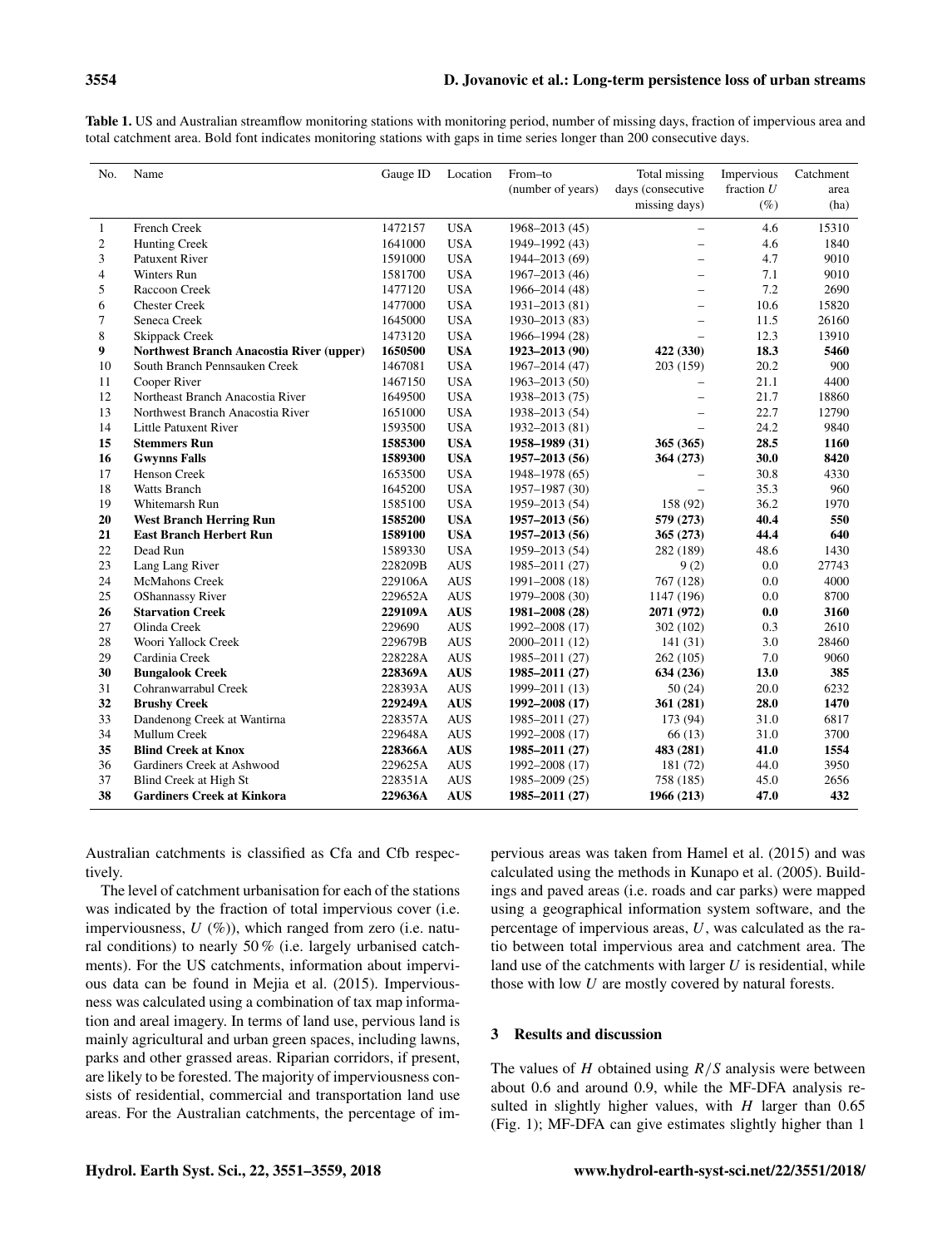

Figure 1. Relationship between the percentage of catchment impervious area and the H exponent of the streamflow series estimated with the  $R/S$  method (a) and the MF-DFA method (b), and lag-1 Pearson's autocorrelation coefficient (r) (c) for catchments in the USA and Australia. Time series with gaps longer than 200 consecutive days have empty markers.

(Serinaldi, 2010) due to uncertainties in the estimation of the parameter H.

Regardless of the method used, the obtained values of H showed a decreasing trend with the increase in imperviousness for both US and Australian catchments (Spearman correlation coefficient  $\rho = -0.68$ ,  $p < 0.001$  for  $R/S$  method and  $\rho = -0.77$ ,  $p < 0.001$  for MF-DFA method; Fig. 1). The decreasing trend appears to stop at around 15 % of imperviousness; increasing the impervious fraction beyond 15 % does not seem to be associated with a further decrease of the estimated values of  $H$ . From Fig. 1, it appears that the rapid release of storm water runoff to urban streams, which generates the well-known flashiness in urban streamflow series (e.g. Leopold, 1968; Paul and Meyer, 2001), breaks the long-term correlation within the time series, as reflected by the lower values of  $H$ . Conversely, the catchments in natural conditions have the highest values of  $H$  due to high precipitation filtering capacity of natural landscapes.

The lag-1 autocorrelation coefficient follows a pattern similar to  $H$  for the Australian catchments, but the relationship between the lag-1 autocorrelation coefficient and imperviousness is not as evident for the catchments in the USA (Fig. 1). The US catchments can be quite flashy, and this may be a reason why the lag-1 autocorrelation is low irrespective of the level of imperviousness.

This decrease in the long-term dependence of the streamflow time series has been observed in previous studies (Jovanovic et al., 2016; Kim et al., 2016). Jovanovic et al. (2016), using data from the same US catchments as the present study, showed that the temporal structure of the streamflow for the most urbanised US catchments was similar to the temporal structure of the precipitation records. This suggests that the increase in impervious cover might cause more precipitation to bypass the groundwater storage due to a reduction in infiltration potential. Furthermore, the urban

storm water network tends to enhance the delivery of water from directly connected areas to urban streams. Although direct connectivity was not explicitly considered in this study, one would expect impervious fraction and direct connectivity to be highly correlated. The elevated degree of direct connectivity in highly impervious catchments may have contributed to the decrease in the  $H$  exponent. Because new developments in both USA and Australia are increasingly implementing storm water green infrastructure that reduces connectivity between impervious areas and urban streams, it is possible that the reduction of  $H$  will become less visible in the future.

The obtained values of  $H$  can be parsed into three groups according to their impervious cover fraction (Fig. 1). Catchments with fewer than 5 % impervious areas have larger values of H (0.75  $<$  H using R/S and 0.9  $<$  H using MF-DFA), while those with values of imperviousness larger than 15% are mostly related to lower values of H  $(0.6 < H < 0.75$  using  $R/S$  and  $0.6 < H < 0.9$  using MF-DFA). This is consistent with experimental observations, which showed that imperviousness as low as 15–20 % is sufficient to impact stream health and ecology (e.g. Arnold and Gibbons, 1996; Walsh et al., 2005a). Between 5 and 15%, the values of  $H$  appear more scattered. Therefore, Fig. 1 suggests that the analysed catchments might be classified as natural ( $U \le 5\%$ ), periurban (5 %  $\lt U \le 15\%$ ) and urban (U > 15 %) based on the corresponding range of values of  $H$ . Similar classification ranges were reported in the literature previously (e.g. Hamel et al., 2015), although they were not based on a single metric quantifiable from streamflow series. The relationship between  $H$  and catchment imperviousness appears to be more evident for the US catchments, as the Australian streamflow series for two highly urbanised catchments (i.e. Blind Creek at Knox and Gardiners Creek at Kinkora) resulted in values of H comparable to peri-urban catchments, potentially due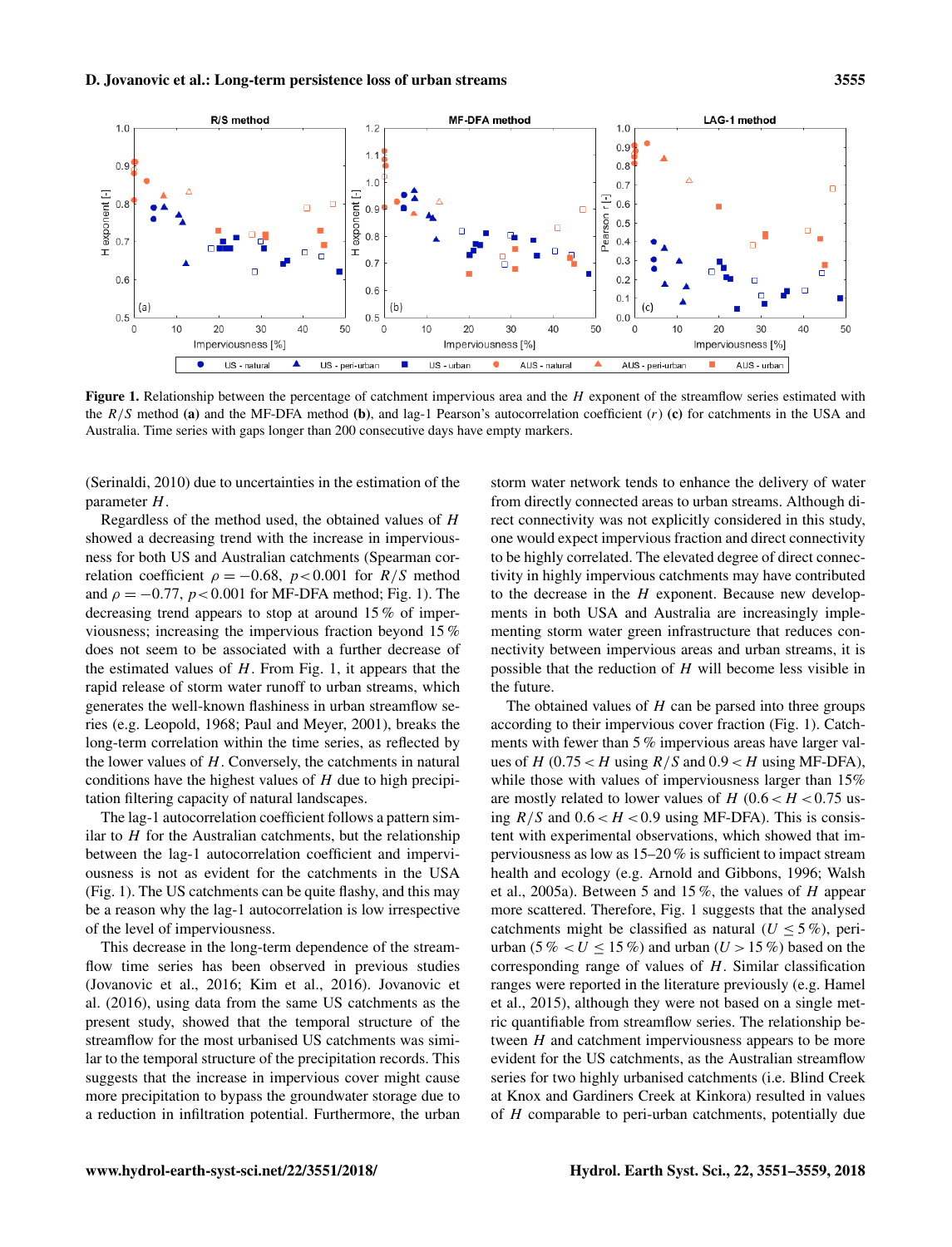

Figure 2. Empirical probability distributions of the H exponent of the streamflow series estimated with the  $R/S$  method (a) and with the MF-DFA method (b) grouped into natural ( $U < 5\%$ ), peri-urban ( $U = 5-15\%$ ) and urban ( $U > 15\%$ ) catchments in the USA and Australia. Numbers below the box plots indicate the number of data points used to generate the empirical distributions.

to data gaps. Nevertheless, when considered together as three different groups (i.e. natural, peri-urban and urban), the empirical distributions of  $H$  corresponding to these groups are significantly different from each other ( $p < 0.05$ , t test and  $p < 0.05$ , Wilcoxon rank-sum test) for both the  $R/S$  and MF-DFA methods (Fig. 2). A similar classification would result from the lag-1 autocorrelation coefficient for the Australian catchments, while the lag-1 autocorrelation would not show any visible difference in the US catchments.

Because other variables and catchment attributes can affect the value of  $H$ , the estimated  $H$  exponents and lag-1 autocorrelation coefficients were also related to the catchment area and catchment wetness.

The differences in lag-1 autocorrelation coefficients between US and Australian catchments shown in Fig. 1 make it difficult to identify a general pattern in relation to other variables (Fig. 3).

Previous studies identified a positive relationship between H and catchment area (e.g. Mudelsee, 2007; Hirpa et al., 2010; Szolgayova et al., 2014). The increase in long-term dependence has been hypothesised as being due to the increase in storage capacity (e.g. groundwater, inundations) with increasing catchment size. However, no relationship was found between these two variables for the dataset in Table 1, as shown in Fig. 3 ( $\rho = 0.24$ ,  $p = 0.15$  for  $R/S$  method and  $\rho = 0.28$ ,  $p = 0.09$  for MF-DFA method). These conflicting results may be due to the smaller size of the catchments used here compared to those in literature. For example, the size of the largest catchment used in this analysis (see Table 1) is comparable to the smallest of the catchments used by Szolgayova et al. (2014). The groundwater storage appears to be able to affect the persistence of the series of the less urbanised catchments irrespective of the area. However, small urbanised catchments may not have sufficient water storage to influence the long-term dependence in flow time series, and an increase in imperviousness further limits the water storage capacity of the urban catchments. This may contribute to the lack of apparent relationship between the H exponent and the catchment size.

Catchments wetness, as indicated by annual rainfall and specific mean streamflow, is also known to influence the Hurst exponent (Szolgayova et al., 2014). Generally, catchments with lower rainfall totals and lower specific mean streamflow are found to have higher long-term dependence due to the longer dry weather periods and consequently longer low flow periods. In this study, weak but significant negative correlations were found between the  $H$  exponent and both annual rainfall ( $\rho = -0.36$ ,  $p < 0.05$ ) and specific mean streamflow ( $\rho = -0.35$ ,  $p < 0.05$ ), but only for the rescaled-range method, indicating that to some extent this holds true for smaller catchment sizes. The links between rainfall and streamflow persistence have been explored by Jovanovic et al. (2016) for the USA catchments; they showed that the scaling properties of quickflow in the USA stations were similar to those of some rainfall stations in the same area.

However, as demonstrated above, catchment imperviousness seems to be the most influential parameter in affecting long-range correlations for these sites.

# 4 Conclusions

Catchment imperviousness has long been identified as a key environmental indicator for stream health (e.g. Arnold and Gibbons, 1996; Hatt et al., 2004). In this study, the percent imperviousness of urban catchments was also related to the loss of long-term persistence in the streamflow series as quantified by the Hurst exponent. Streamflow data series from catchments in the USA (Jovanovic et al., 2016) were combined with data from catchments in Australia (Hamel et al., 2015) to cover a large range of imperviousness, from catchments used for water supply in natural conditions to those that were heavily urbanised.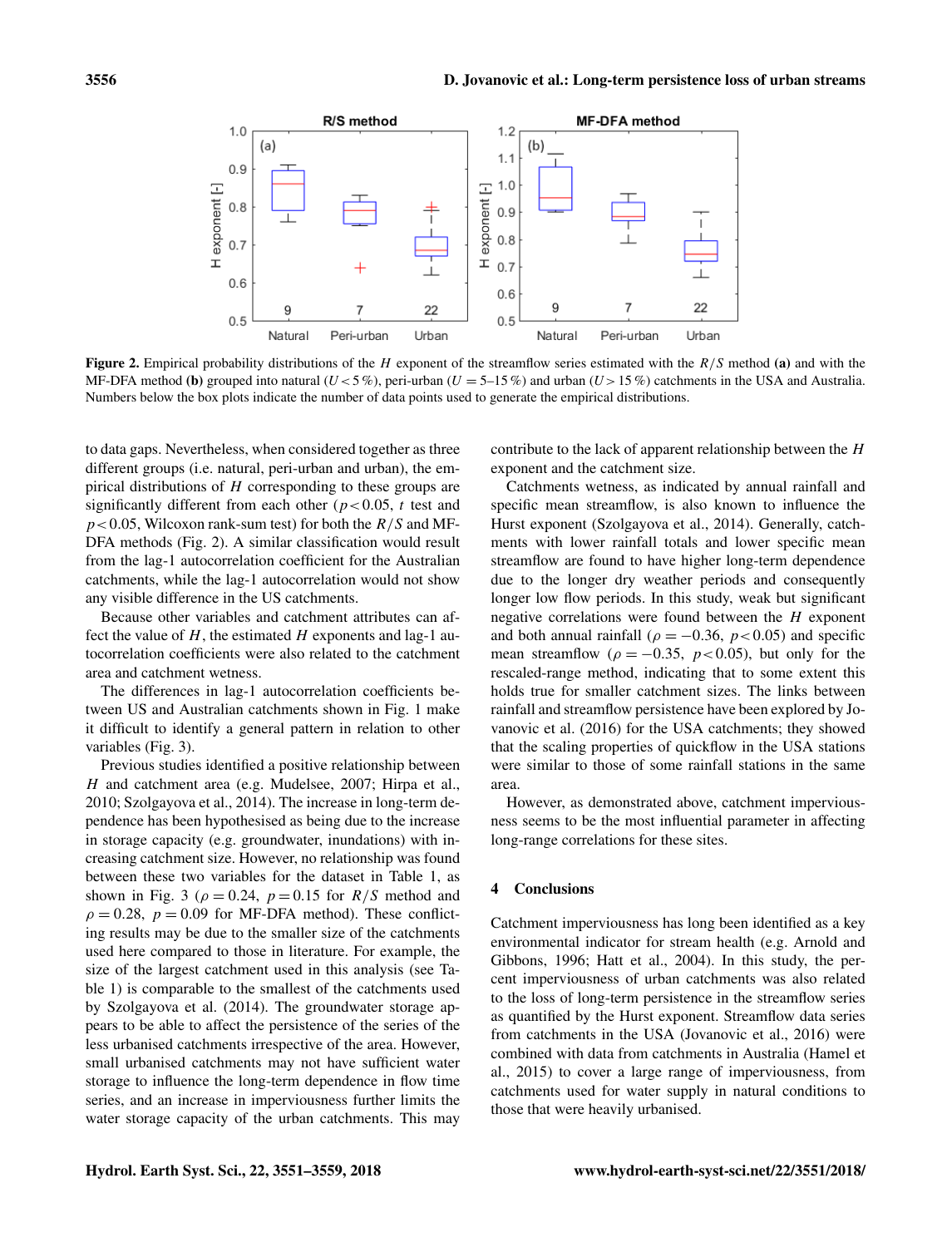

**Figure 3.** Relationship between the H exponent of the streamflow series (estimated with the  $R/S$  method **a, d, g** and with the MF-DFA method  $\mathbf{b}, \mathbf{e}, \mathbf{h}$ ), and lag-1 Pearson autocorrelation coefficient  $(\mathbf{c}, \mathbf{f}, \mathbf{i})$  with the catchment size  $(\mathbf{a}, \mathbf{b}, \mathbf{c})$ , annual rainfall  $(\mathbf{d}, \mathbf{e}, \mathbf{f})$  and average flow rate per unit area (g, h, i) for catchments in the USA and Australia. Time series with gaps longer than 200 consecutive days have empty markers.

The Hurst exponent, calculated using both the rescaledrange statistic (a simpler method) and the more sophisticated detrended fluctuation analysis, decreased from values around 1 in natural catchments to values around 0.6 for highly urbanised catchments. The values of the Hurst exponent, which is now not listed in the large range of metrics often calculated to characterise river regimes (e.g. Poff et al., 2010; Hamel et al., 2015), were conducive to the classification of the catchments as natural, peri-urban and urban. That is, the Hurst exponent showed fairly visible breakpoints between these catchment types and has been shown here to be an effective and easy-to-estimate metric to distinguish different levels of catchment urbanisation. The range of imperviousness associated with this classification scheme is comparable to ranges developed via other metrics in literature, but was obtained herein using a metric easily calculated from daily streamflow data that are routinely collected by water agencies. There are obvious benefits to such a method, which can be applied without the need to use expensive and time-consuming water quality and biological measurements.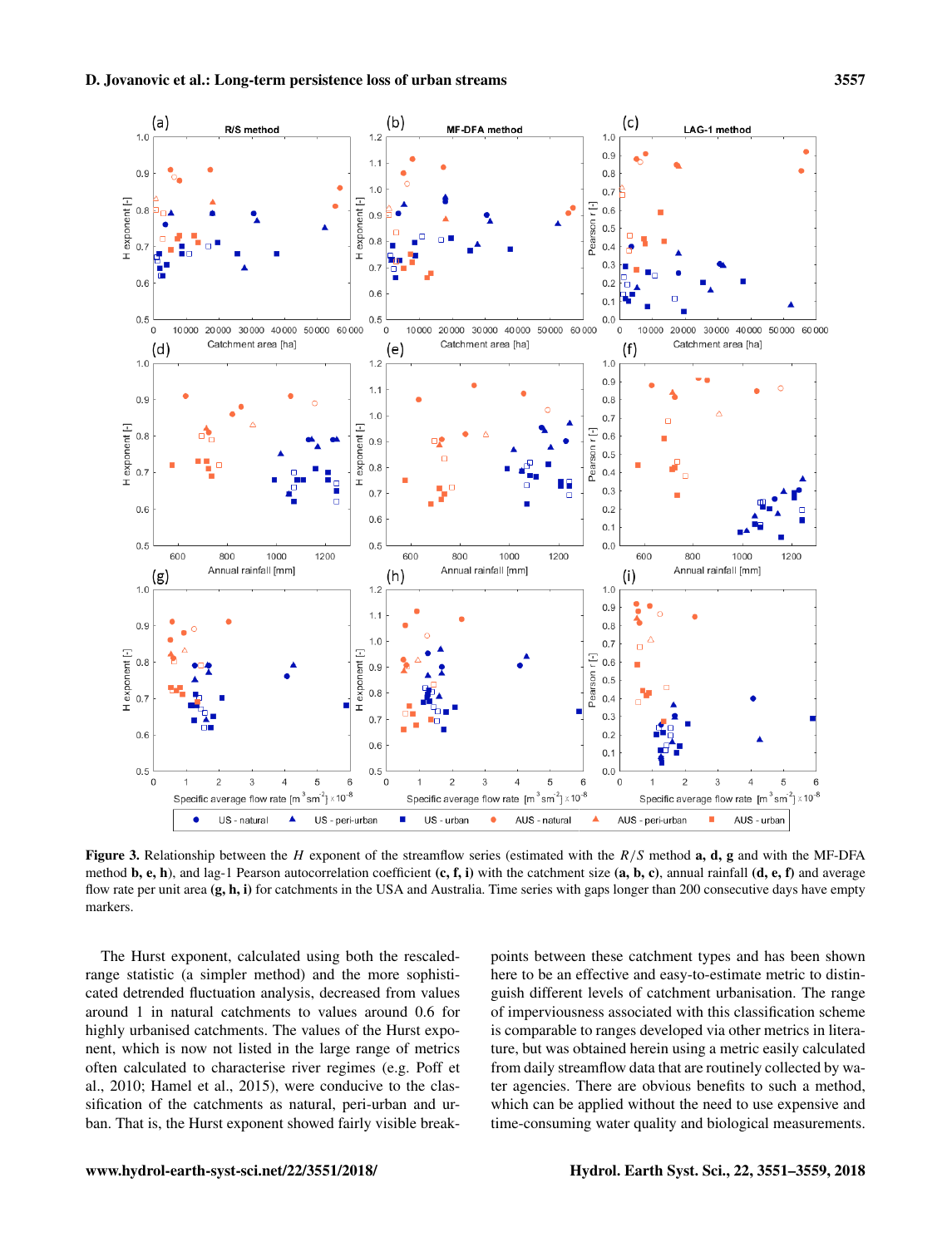#### 3558 D. Jovanovic et al.: Long-term persistence loss of urban streams

A downside of the method is that the estimation of the H exponent requires long time series (at least between 15 to 20 years; e.g. Koutsoyiannis, 2013, Dimitriadis and Koutsoyiannis, 2015); the method is thus not usable to determine the benefit of restoration activities in the short term. Additionally, the analyses presented here did not use any adjustment to correct for bias in the estimation of the Hurst exponent; this adjustment would in general lead to higher values of estimated  $H$  ( $H < 1$ ).

With the increasing availability of streamflow and rainfall data from water management agencies, it should be possible to relate the scaling properties of rainfall and streamflow as well as detecting the effect of urbanisation on rainfall patterns around cities. This was not possible using the data of this study because of the lack of rainfall stations corresponding to the flow stations and the availability of series too short to detect changes in rainfall patterns.

*Data availability.* The data for Australian catchments used in this study can be requested to the corresponding author or the Victorian water agency Melbourne Water [\(https://www.melbournewater.com.](https://www.melbournewater.com.au/water/rainfall-and-river-levels#) [au/water/rainfall-and-river-levels#;](https://www.melbournewater.com.au/water/rainfall-and-river-levels#) last access: 26 June 2018). The streamflow data for the USA catchments can be found on the United States Geological Survey (USGS) website [\(www.usgs.gov\)](www.usgs.gov), while the precipitation data can be found on the National Oceanic and Atmospheric Administration (NOAA) website [\(www.noaa.gov\)](www.noaa.gov).

*Competing interests.* The authors declare that they have no conflict of interest.

*Acknowledgements.* Edoardo Daly thanks the Faculty of Engineering at Monash University for supporting his Outside Study Program and the Department of Civil, Environmental and Architectural Engineering at the University of Padova, Italy, for hosting him when the study was finalised. The authors are grateful to Alberto Montanari, P. Suresh C. Rao, Leonardo E. Bertassello and Panayiotis Dimitriadis for thoroughly reviewing the paper.

Edited by: Carlo De Michele Reviewed by: P. Suresh Rao, Alberto Montanari, and Panayiotis Dimitriadis

#### References

- Arnold Jr., C. L. and Gibbons, C. J.: Impervious Surface Coverage: The Emergence of a Key Environmental Indicator, J. Am. Plann. Assoc., 62, 243–258, 1996.
- Ausloos, M., Cerqueti, R., and Lupi, C.: Long-range properties and data validity for hydrogeological time series: The case of the Paglia river, Physica A, 470, 39–50, 2017.
- Beran, J.: Statistics for long-memory processes, New York, Chapman and Hall, 1994.
- Burns, M. J., Fletcher, T. D., Walsh, C. J., Ladson, A. R., and Hatt, B. E.: Hydrologic shortcomings of conventional urban stormwater management and opportunities for reform, Landscape Urban Plan., 105, 230–240, 2012.
- Debusk, K. M., Hunt, W. F., and Line, D. E.: Bioretention Outflow: Does It Mimic Nonurban Watershed Shallow Interflow?, J. Hydrol. Eng., 16, 274–279, 2011.
- Dimitriadis, P. and Koutsoyiannis, D.: Climacogram versus autocovariance and power spectrum in stochastic modelling for Markovian and Hurst–Kolmogorov processes, Stoch. Env. Res. Risk A., 29, 1649–1669, https://doi.org[/10.1007/s00477-015-1023-7,](https://doi.org/10.1007/s00477-015-1023-7) 2015.
- Epps, T. H. and Hathaway, J. M.: Establishing a Framework for the Spatial Identification of Effective Impervious Areas in Gauged Basins: Review and Case Study, J. Sustain. Water Built Environ., 4, 05018001, https://doi.org[/10.1061/JSWBAY.0000853,](https://doi.org/10.1061/JSWBAY.0000853) 2018.
- Fletcher, T. D., Andrieu, H., and Hamel, P.: Understanding, management and modelling of urban hydrology and its consequences for receiving waters: A state of the art, Adv. Water Resour., 51, 261– 279, https://doi.org[/10.1016/j.advwatres.2012.09.001,](https://doi.org/10.1016/j.advwatres.2012.09.001) 2013.
- Hamel, P., Daly, E., and Fletcher, T. D.: Source-control stormwater management for mitigating the impacts of urbanisation on baseflow: A review, J. Hydrol., 485, 201–211, 2013.
- Hamel, P., Daly, E., and Fletcher, T. D.: Which baseflow metrics should be used in assessing flow regimes of urban streams?, Hydrol. Process., 29, 4367–4378, 2015.
- Hatt, B. E., Fletcher, T. D., Walsh, C. J., and Taylor, S. L.: The influence of urban density and drainage infrastructure on the concentrations and loads of pollutants in small streams, Environ. Manage., 34, 112–124, 2004.
- Hirpa, F. A., Gebremichael, M., and Over, T. M.: River flow fluctuation analysis: Effect of watershed area, Water Resour. Res., 46, W12529, https://doi.org[/10.1029/2009WR009000,](https://doi.org/10.1029/2009WR009000) 2010.
- Hurst, H. E.: Long-term storage capacity of reservoirs, T. Am. Soc. Civ. Eng., 116, 770–799, 1951.
- Jovanovic, T., Mejia, A., Gall, H., and Gironas, J.: Effect of urbanization on the long-term persistence of streamflow records, Physica A, 447, 208–221, 2016.
- Kantelhardt, J. W., Zschiegner, S. A., Koscielny-Bunde, E., Havlin, S., Bunde, A., and Stanley, H. E.: Multifractal detrended fluctuation analysis of nonstationary time series, Physica A, 316, 87– 114, 2002.
- Kantelhardt, J. W., Koscielny-Bunde, E., Rybski, D., Braun, P., Bunde, A., and Havlin, S.: Long-term persistence and multifractality of precipitation and river runoff records, J. Geophys. Res.- Atmos., 111, D01106, https://doi.org[/10.1029/2005JD005881,](https://doi.org/10.1029/2005JD005881) 2006.
- Kim, D. H., Rao, P. S. C., Kim, D., and Park, J.: 1/f noise analyses of urbanization effects on streamflow characteristics, Hydrol. Process., 30, 1651–1664, 2016.
- Koutsoyiannis, D.: The Hurst phenomenon and fractional Gaussian noise made easy, Hydrol. Sci. J., 47, 573–595, 2002.
- Koutsoyiannis, D.: Hydrology and Change, Hydrol. Sci. J., 58, 1177–1197, https://doi.org[/10.1080/02626667.2013.804626,](https://doi.org/10.1080/02626667.2013.804626) 2013.
- Kunapo, J., Sim, P. T., and Chandra, S.: Towards automation of impervious surface mapping using high resolution orthophoto, Applied GIS, 1, 03.1–03.19, edited by: Leopold, L. B., Hydrology